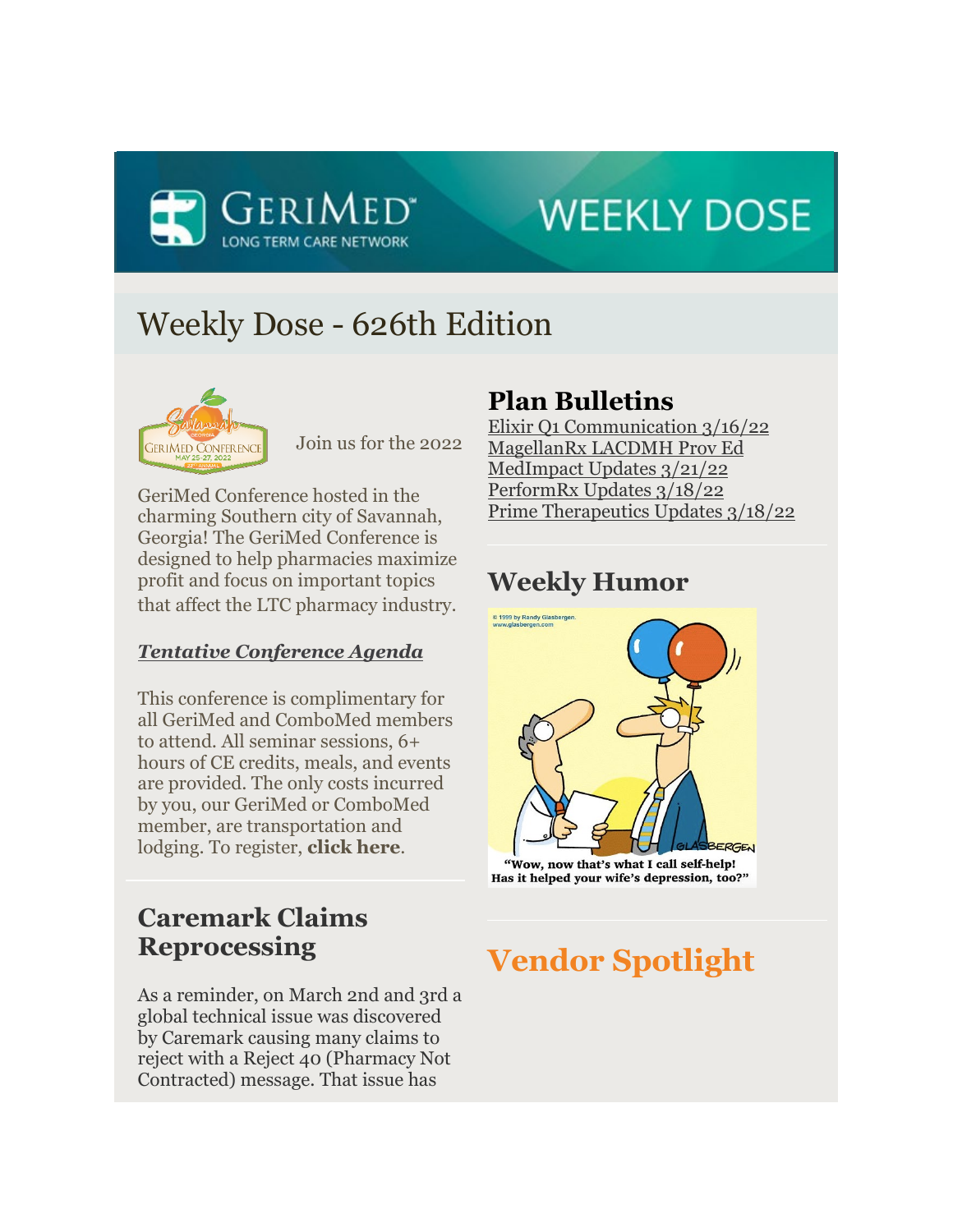since been resolved. Make sure any claims from those dates are reprocessed in a timely fashion. Med D claims can be reprocessed within 90 days electronically. A copy of the official notice from Caremark can be viewed by **clicking here**.



## **Short Cycle Drug List**

**Click here** for an updated list of brand authorized generic drugs required to be dispensed in 14 day or less supplies. This rule only applies patients in nursing home/skilled nursing facilities (PRC 3 and PST 5). If you prefer a version in Excel format, please send an email to <u>amason@gerimedgso.com</u>.

InMar is GeriMed's preferred partner for reconciliation solutions. They offer a full service process and user friendly online tools to ensure your pharmacy is as profitable as possible. Visit their website at www.inmar.com or contact Angela Murray at 336-782-9905 or vial email at angela.murray@inmar.com for a free demo.

## **COVID-19 Updates**

For the latest information on COVID-19, including a CMS change to the billing for Medicare Advantage as of January 1, 2022 and guidance on OTC Covid 19 Test Kits**,** please **click here** for a link to NCPA's website.



RJ Hedges is our preferred partner for Independent Pharmacy Compliance Services. They specialize in taking the stress of the ever changing rules and regulations out of the pharmacy's hands to ensure complete compliance. Visit our friends at www.rjhedges.com or call at 724-209-4991 for immediate assistance.